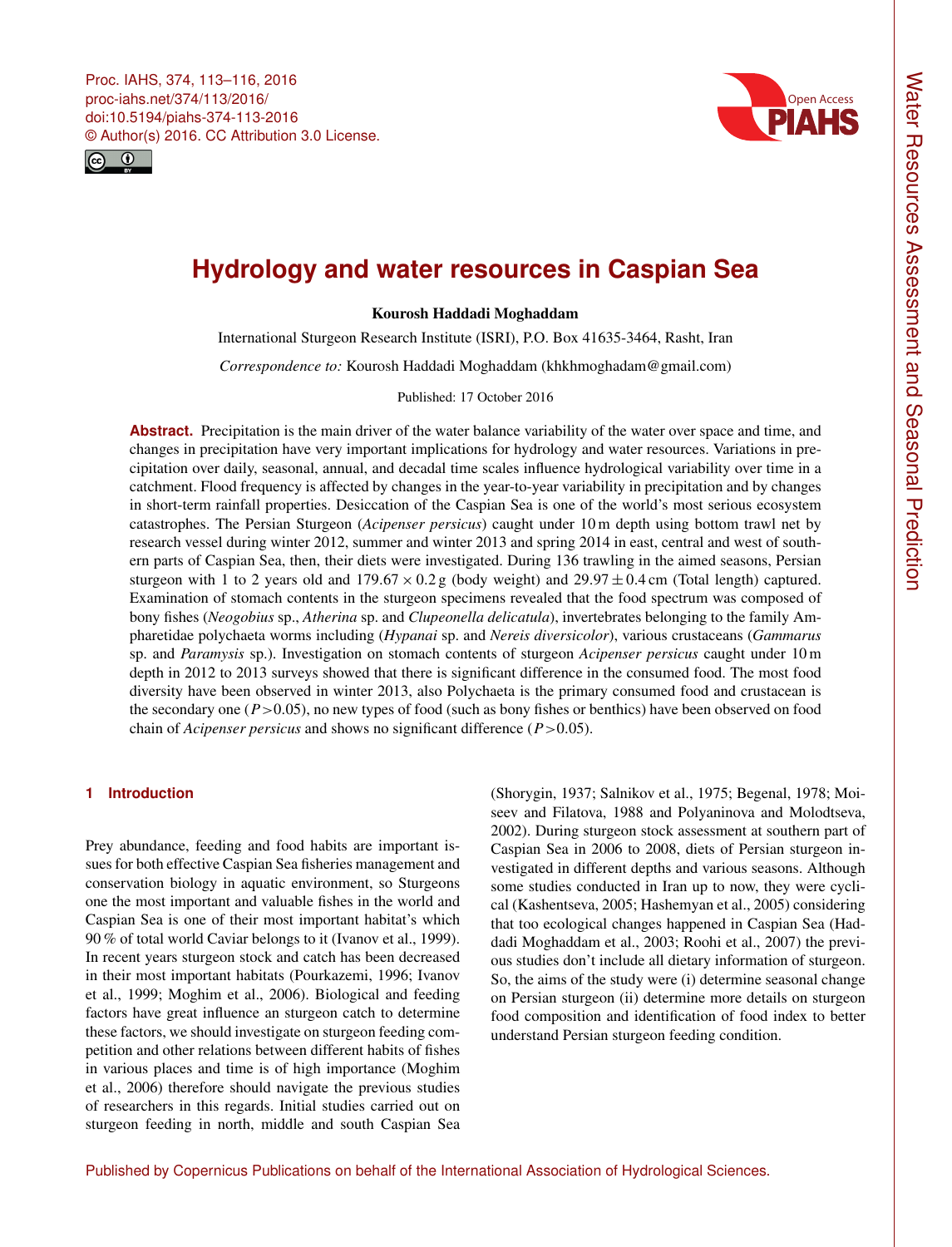| Mean condition factor | Mean Total length (cm) Mean body weight (g) |                  | Seasons     | Number |
|-----------------------|---------------------------------------------|------------------|-------------|--------|
| $0.31 \pm 0.01$       | $25.5 \pm 0.43$                             | $48.9 \pm 0.6$   | Winter 2012 | 41     |
| $0.75 \pm 0.25$       | $35.07 \pm 0.8$                             | $322.64 \pm 0.3$ | Summer 2013 | 20     |
| $0.48 \pm 0.08$       | $25.91 \pm 0.1$                             | $294.81 \pm 0.7$ | Winter 2013 | 32     |
| $0.38 \pm 0.07$       | $33.4 \pm 0.4$                              | $52.34 \pm 0.3$  | Spring 2014 | 15     |

**Table 1.** Number, seasons and means body weight (BW), total length (TL) and condition factor in Persian Sturgeon (Mean  $\pm$  SD).

## **2 Materials and methods**

The study carried out during March, February 2012, March, February 2013, July, August 2013 and April, May 2014. According to the area of regions, 34 station selected through stratified random sampling design (including 21 stations in east, 5 stations in middle and 8 station in west). The sampled stations were located between  $(32°2'N, 50°29'E)$  and 37°2' N, 53°4' E). Trawling conducted in each trawling, GPS and map with scale (1, 100 000) used to determine swept distance and geographical conditions of stations. Also bottom trawl (trawl with 9 m upper rope) and research vessel (250 hsp) were applied in this regard.

During days for 30 min (07.00–16.00) in each station and the speed was 25 to 3 Knots along the coast .After catching and measuring of mean total length and body weight, the digestive system of samples removed (Tavakoli et al., 2007) In order to remove the digestive tract, an anal incision created along the middle ventral line up to gill. So, the digestive system removed completely from ventral region (Chugunova, 1963).

Fish diets were determined from stomach contents and the ingested food evaluated by enumeration (Biswas, 1993). The manual for Caspian Sea invertebrate identification key applied for identifying primary and secondary foods in stomach content (Pryshtin et al., 1988). For sturgeon diet assessment, prey items were taxonomically classified and four indices – the prey occurrence index  $F$  (%), the prey frequency index Cn (%), gastro somatic index GSI (%) and condition factor (CF), were calculated as follows:

–  $F (\% ) = 100 \times (N_{p}/N_{i})$  where

- $N_p$  = the number of stomachs with a specific prey
- $N_i$  = the total number of non-empty stomachs. Values of  $(F > 50\%)$  indicate main prey;
- 10 % <  $F$  < 50 %, secondary food items; and  $F$  < 10 %, occasional prey and
- Cn  $(\%)=100 \times (N_i/N_p)$
- $N_i$  = is the number of the prey item in all nonempty stomachs
- $N_p$  = the total number of food items in all stomachs in a sample
- $-$  GSI (%) = 100 × ( $W_s/W_c$ )
- $-W_s =$  weight of stomach
- $W_c$  = weight of carcass (g)
- $CF = W/TL3$
- $-V = weight(g)$
- $-TL =$  total length (cm) (Euzen, 1987; Saborowski and Buchholz, 1996).

#### **3 Results**

The diet of megrim is based on benthic, teleosts and bottom, Crustacea and polychaeta. In this study different foods observed in Persian sturgeon stomach including various teleosts such as *Neogobious* sp., *Atherina* sp., *Clupeonella cultriventris* and benthic invertebrates like Ampharitidae (Hypania sp. and Hypaniolla sp.) *Nereis diversicolor*, Crustacean (Paramysis sp. and Gammarus sp.). In this case 115 immature Persian Sturgeons in 1 to 2 years old captured for feeding examination 90 % of caught sturgeon had food in stomach. comparative study of condition factor in sturgeon caught under 10 m depth showed the highest condition factor in eastern region  $(0.75 \pm 0.25)$  in summer 2013 and the lowest one  $(0.26 \pm 0.13)$  in western region of Southern part of Caspian Sea in spring. The results showed no significant differences in condition factor of Persian sturgeon  $(P > 0.05)$  (Table 1).

GSI comparison in Persian sturgeon during different seasons showed that the mean GSI of Persian sturgeon was highest in winter 2013 (109.6  $\pm$  14.7) and lowest (51.83  $\pm$  3.8) in summer 2013. The results showed no significant difference in GSI in various regions and seasons  $(P > 0.05)$ . Investigation of food frequency percent showed that Persian sturgeon used crustacean as basic food in winter 2012, but in order seasons consumed teleostes as secondary food. Statistical results indicate that there is not significant difference in the foods consumed in different seasons and regions  $(P > 0.05)$ (Table 2).

### **4 Discussion**

Coastal zone is important nursery habitats for many fishes where they can feed upon a concentrated food supply. Study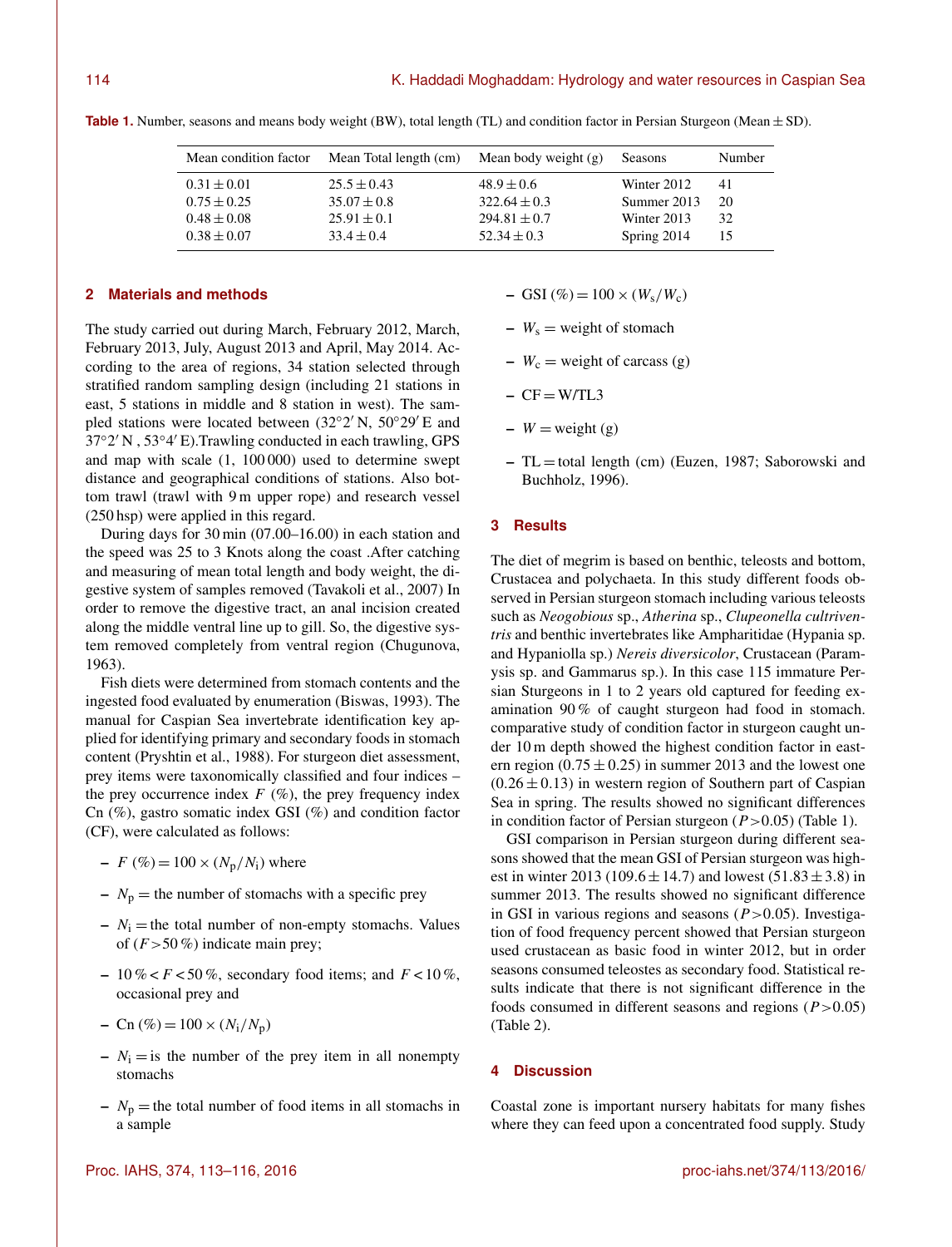**Table 2.** Prey frequency percent in Persian Sturgeon.

| Seasons     | Mean food $(\%)$      | Secondary food $(\%)$ |
|-------------|-----------------------|-----------------------|
| Winter 2012 | Ampharitidae $(80\%)$ | Crustacea $(20\%)$    |
| Summer 2013 | Ampharitidae $(70\%)$ | Gobiidae $(80\%)$     |
| Winter 2013 | Ampharitidae $(85\%)$ | (Gobiidae) $(15\%)$   |
| Spring 2014 | Ampharitidae $(50\%)$ | (Gobiidae $(25\%)$ ,  |
|             |                       | Atherindiae $(25\%)$  |

on frequency and type of consumed prey in Persian sturgeon shows no regular pattern in their feeding behaviour under 10 m depth and Ampharitidae is their primary food. This could be due to unavailability of their food resources and factors like depth, temperature, type of bed and organic material rate. Teleosts consist the basic parts of food consumed by younger fishes (Hashemyan et al., 2005; Mirzajani et al., 2003; Holchick, 1989). But in lower ages considering the depth and environment geographical, conditions, polychaeta consumed by sturgeon. Examination of feeding intensity during recent surveys do not show any type of new food, but the rate and percent of ingested food has been changed and increased during warm seasons. Although factors such as type of bed, organic material rate and physico-chemical conditions can influence on feeding variety in aquatics (Holchick, 1989; Tavakoli et al., 2007; Gegadeesan and Ayyakkannu, 1992; Waldman, 1995). Basic changes occurred in ecological condition of Caspian Sea, which is due to increase in Caspian Sea water level up to 2.2 m from 1995 and elevation of oxygen level because entering urban and industrial pollution that leads to slugging of bed. These factors caused to specialization of food for some species and more large preys such as various species of teleosts observed in sturgeon stomach contents (Salnikov et al., 1975). Regarding these changes and new ecological condition of Caspian Sea, The results of study don't indicate any new feeding condition for Persian sturgeon. According to studies carried out under 10 m depth in east, middle and west of southern part in Caspian Sea (Gasemove, 1994) and considering the gradual warming of Caspian Sea water, it was determined that Sturgeon like to use larger preys which influence on the SI and condition factor of one's caught in warm seasons. Teleosts and benthic diversity become warmer seasons of year. Factors such as food frequency in region, food resources and population have the most influence on feeding rate and condition factor in these fishes (Nikolskii, 1963). Studies conducted on SI in 300 Persian sturgeon in eastern, northwest and south parts of Caspian Sea (Salnikov et al., 1975; Zolotarev et al., 1996) showed that SI was higher when Sturgeon consumed teleosts. The changes may be due to competition for using different types of food, sea waves and type of bed that fish inhabited (Graber, 1990; Kostyuchenko, 1994; Chechun, 1998). Study on variety in winter 2013 and spring 2014 is more than other seasons, which may be due to change in southern parts of Caspian Sea showed similar results by Cortest and Graber (1990). These modifications reflected changes in the availability of prey which influenced fish diet composition and were probably related to the loss of biodiversity in the Black Sea benthic communities which became dominated by some opportunistic species like polychaetes by Gomoiu et al. (2004).

#### **5 Data availability**

Analyses of Variance (ANOVA) were performed using the STATISTICA 6.1 program applied for data availability. The results identified by \_SD and seasonal changes in stom ach content of Persian sturgeon determined by relative frequency. All statistical analyses were carried SAS version 9.0 software (SAS Institute, inc., USA).

**Acknowledgements.** This study is part of a project entitled "sturgeon stock assessment in southern parts of Caspian Sea" that was conducted with financial support of Iranian Fishes Research Organization (IFRO) at International Sturgeon Research Institute (ISRI). We would like to thank all the colleagues who helped and supported us in obtaining Persian sturgeon from Caspian Sea with the grant agreement number: 48/689.

#### **References**

- Begenal, G.: Methods for assessment for fish production in freshwater, Blackwell science public, UK, 190–194, 1978.
- Biswas, S. P.: Manual of Methods in Fish Biology, South Asian Publication, New Delhi, India, 89, 23–25, 1993.
- Cortest, E. and Graber, S. H.: Diet and feeding habits and estimates of daily ration of young, *Negaprionbrerirostris* (Poey), CopelaBul, UK, 4, 204–218, 1990.
- Chechun, T. Ya.: Nutrition of the Acipenseridae of the Sea of Azov under Present Conditions, J. Appl. Ichthyol., 38, 155–158, 1998.
- Chugunova, N. I.: Age and Growth Studies in Fish, Biol. Bul., 7, 201–210, 1963.
- Euzen, O.: Food Habits and Diet Comparison of Some Fish of Kuwait, Biol. Bull., 58, 11–20, 1987.
- Gegadeesan, P. and Ayyakkannu, K.: Seasonal variation of benthic fauna in marine zone of Coleroon estuary inshore water, southeast coast of India, Mar. Sci., 15, 223–229, 1992.
- Gasemove, F.: Animals and biotic productions of Caspian Sea, Iranian fisheries publication, Iran, 450–455, 1994.
- Gomoiu, M. T., Secrieru, D., Paraschiv, G., Opreanu, P., and Puschiaza, D.: Someremarks on the ecological state of benthic populations recorded during the IAEA, Mar. Geol., 9, 12–20, 2004.
- Haddadi Moghaddam, K., Parandavar, H., Pajand, Z., Khoshghalb, M. B., Chubian, F., and Jooshideh, H.: Study on feeding habits of sturgeons in the Caspian Sea up to 10 m depth (Guilan-Province), Iranian fisheries Research Organization publication, Iran, 69–73, 2003.
- Hashemyan, A., Khoshbavar, H. A., Rostami, R., and Taleshian, H.: A comparative analysis of feeding habits of sturgeon fish in shallow coastal waters of Mazandaran and Golestan provinces, south Caspian Sea, J. Fisheries Sci., 14, 157–166, 2005.